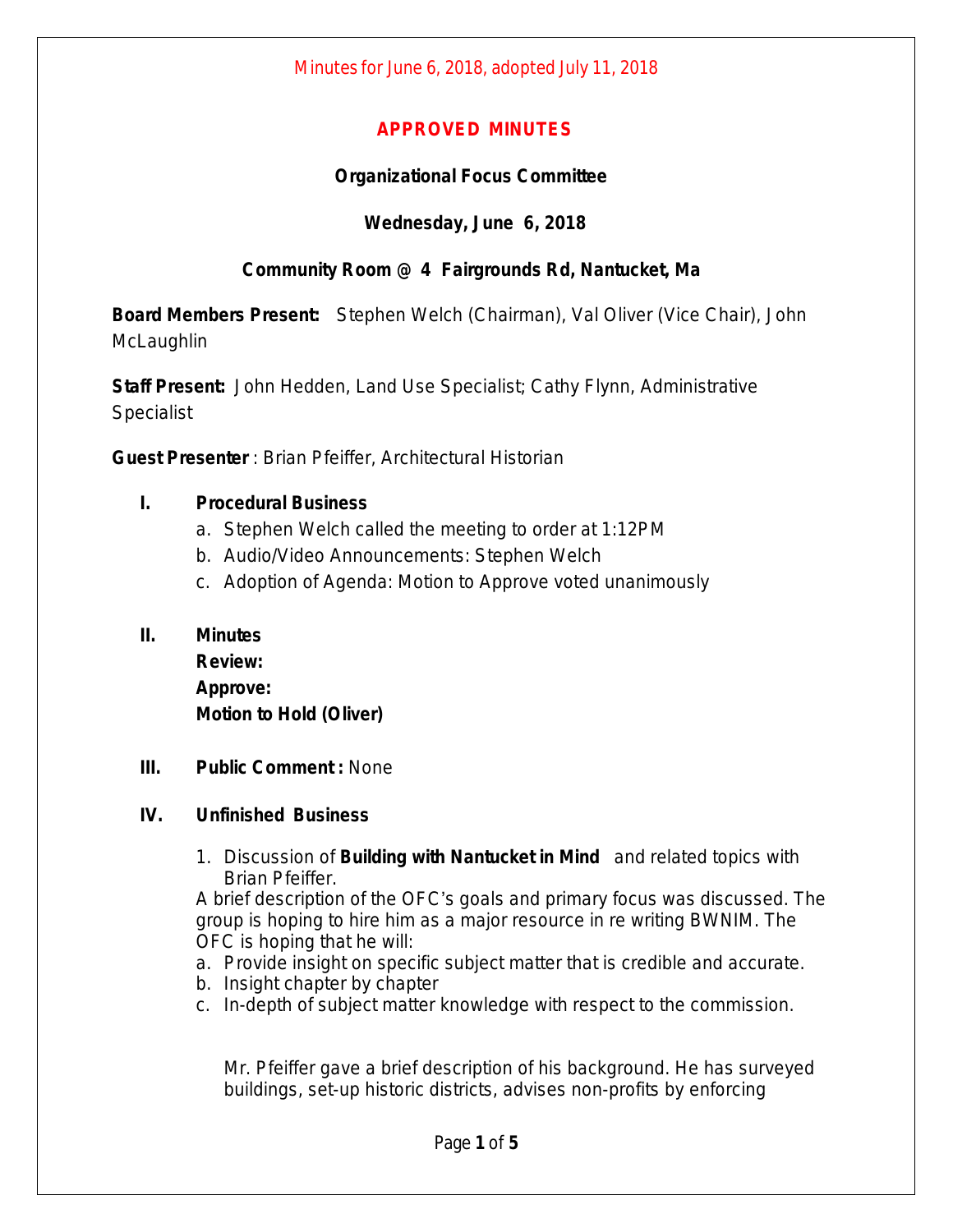# Minutes for June 6, 2018, adopted July 11, 2018

preservation. Worked as a consultant/project manager. He holds an interest in materials as it relates to historic preservation. Advises developers and entities such as the Nantucket Preservation Trust and the Sconset Trust.

Mr. Pfeiffer agrees with the direction the OFC is headed. They are all in agreement that the guide book is too long.

A brief explanation of the discussion between The Madaket Advisory Board (MAB) and the OFC as it relates to establishing an "historic district" and adding specific to the guidebook was touched upon.

Ms. Oliver said that the MAB seems to be more concerned with scale and heights of buildings. However, the Madaket area residents took action for change. They brought changes to town meeting by restricting pools and changing zoning.

Ms. Oliver wanted Mr. Pfeiffer's feedback as he has worked with different towns.

The guidelines need to be clear so that personal input is not part of the decision. She questions the validity of some of the advisory boards. They seem to be composed of a group of neighbors who have decided what they "do" and "do not" like.

Mr. Pfeifffer's responded by saying the cleanest way is to base everything on historic value. Most local historic district commissions add community development property enhancement and beautification. It should be said to those groups that the board is open to hearing their ideas but there must be some historical identification and justification.

Look at tradition as part of the culture of the HDC.

What is the historic fabric and what are we trying to protect? Suggested engaging in an Historic District Study commission comprised of builders, historian, realtor, etc.

Mr. Pfeiffer also gave an example of Provincetown, Massachussetts. It is a very densely built town. They enacted restrictions to building additions in their historic area by using a ratio calculation. They take an average of the building mass or open space average it out and give a ratio of what the homeowner can add-on. Something similar has been discussed by the OFC members to the MAB members as a way of "rewarding" home owners with massing to ground cover ratios.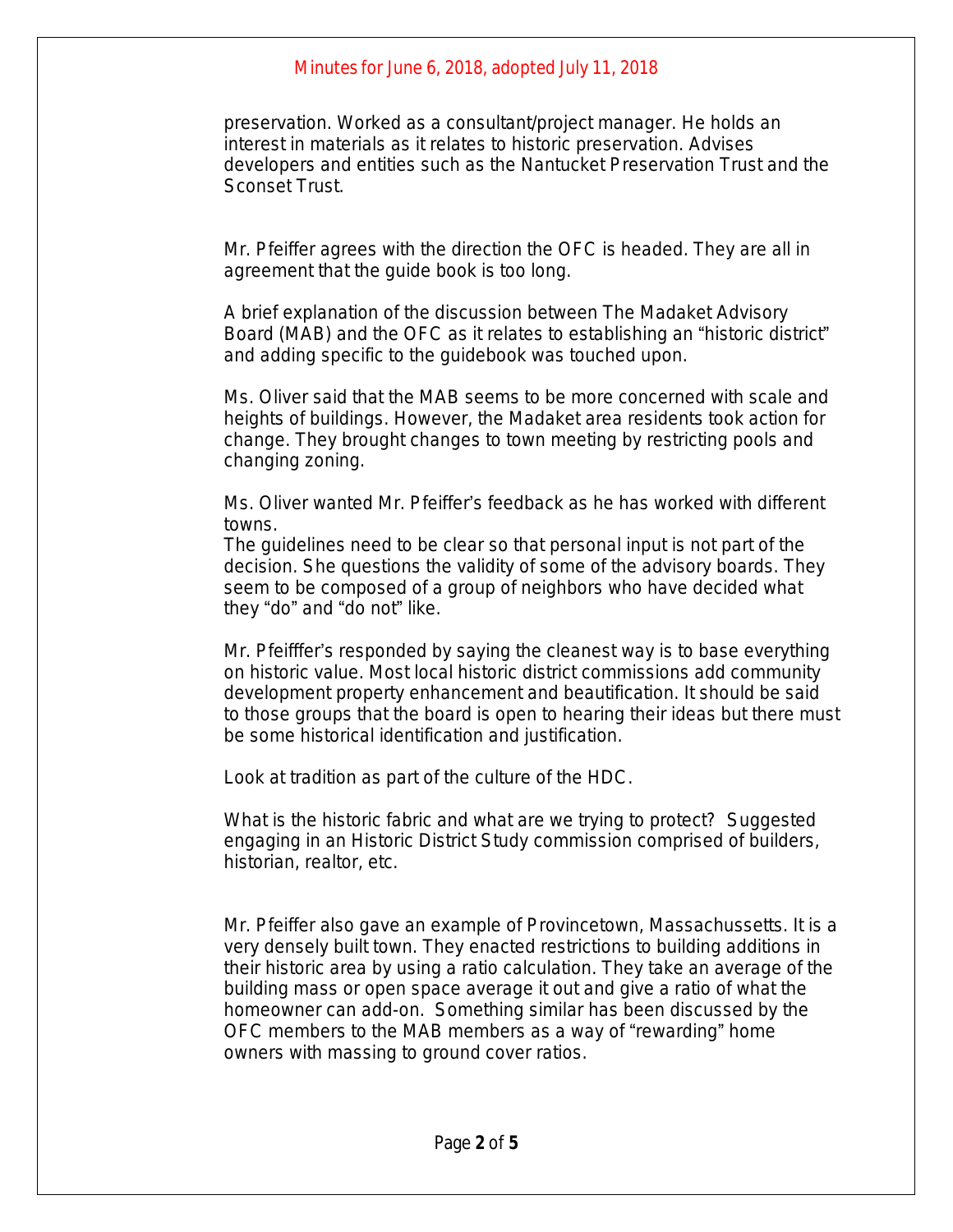### Minutes for June 6, 2018, adopted July 11, 2018

Ms. Oliver stated that zoning isn't protecting us and sited mid island as an example. It used to be an area of mostly farms, unfortunately zoning has made it more-dense.

The character of what mid-island was, is gone.

Mr. Welch mentioned that the zoning changes were all part of the Master Plan, overlay districts, etc. The changes the Planning board has been making are to reflect the Master Plan.

Problematic issues should be coordinated with zoning to get rid of future problems. Zoning should support the mission.

Mr. Pfeiffer made a point of the question of reversibility. There are concessions in the modern world and they are reversible. For instance, original sash preservation, the consolation is insulation, but with reversible options. This is where the importance of materials comes into play. Modern repair has failed.

Ms. Oliver stated that we, as the HDC, presently make homeowners in the OHD install the inefficient single glazed windows and storms as opposed to more energy efficient windows.

Mr. Pfeiffer stated that the historic district is "under attack". Repair do not destroy. Replace damaged portion with better quality materials. He gave an example of damaged corner boards at the bottom, quite possibly caused by downspouts, just replace what is rotted. It's easier as a builder to construct that way.

Aluminum triple track w/TDL's. Are they approvable because of "usage"? This is an example of history being under siege with building codes. We might have to make concessions. Costly to the home owner to repair and/or replace.

Certain historic boards require justification, before demolishing certain materials. That way, the HDC could maintain some control in the materials preservation.

The question was asked about an applicant doing the exact opposite of what was approved. Mr. Pfeiffer said that some organizations have a substantial endowment for a legal fight. However, their rules are clear, so as not to be challenged.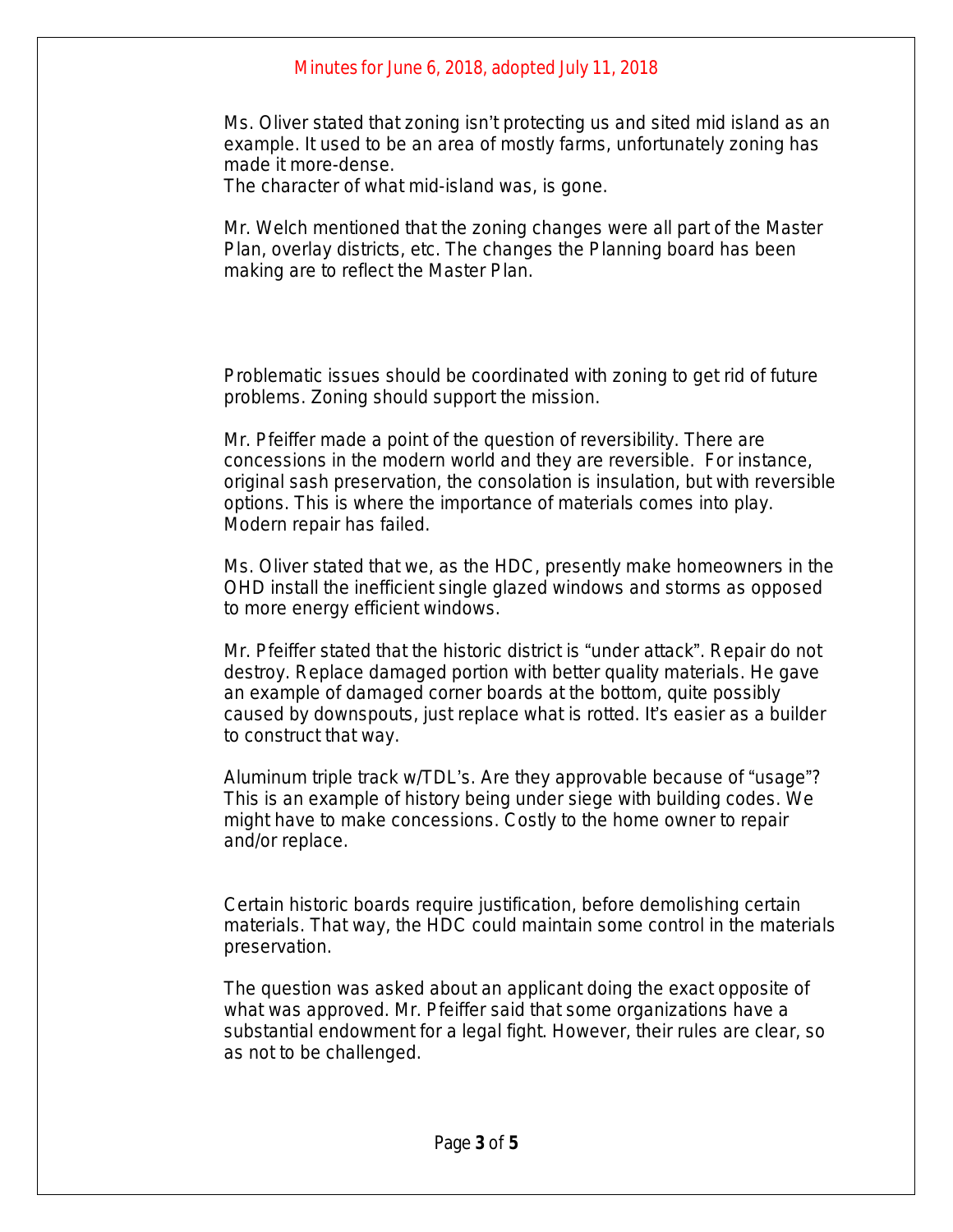#### Minutes for June 6, 2018, adopted July 11, 2018

Draft a preface, a simple statement listing goals and purpose of district preservation. Then the group can refer back while going thru the guidebook. Re-think periods for one "anomaly", for example the house located at 31 Starbuck Road designed by Frederick Stahl. What does it mean to the community?

Do we need to redefine "significant and contributing"? Historic surveys began in 2008, a part of the National Historic Landmark update. Needs to be viewed through a preservation lens.

Another concern is roof shingles Ms. Oliver asked how to control roof shingles, without naming a specific brand? The problem is with the manufactures.

He advises many historic associations with a limited budget to use asphalt. It's inexpensive and durable. Then they can use their money for more other restorations. The weather will give them another chance to re-think, at a later date. The difference in Nantucket is that the owners are able to afford more durable shingles.

Discussed the boards timeline. Maybe work one chapter per week as it relates to a user manual.

The person tasked with rewriting the guidebook should come to the meeting and take notes.

Phase 1: funding module review, chapter review, user manual Phase 2: will take a parallel track, rewriting with separate funding.

The notes will form the final text, with added detail.

Mr. Pfeiffer reiterated that a philosophy statement should be first priority.

Next week we are discussing FEMA regulations, coastal resiliency, and mitigation. Review today's meeting and report back to HDC

**V. New Business:** none

#### **VI. Committee Comments/Announcements: none**

- **VII. Date of Next Meeting :** June 13, 208
- **VIII. Motion to Adjourn :** Made by John McLaughlin at 3:19pm. Carried unaminimously